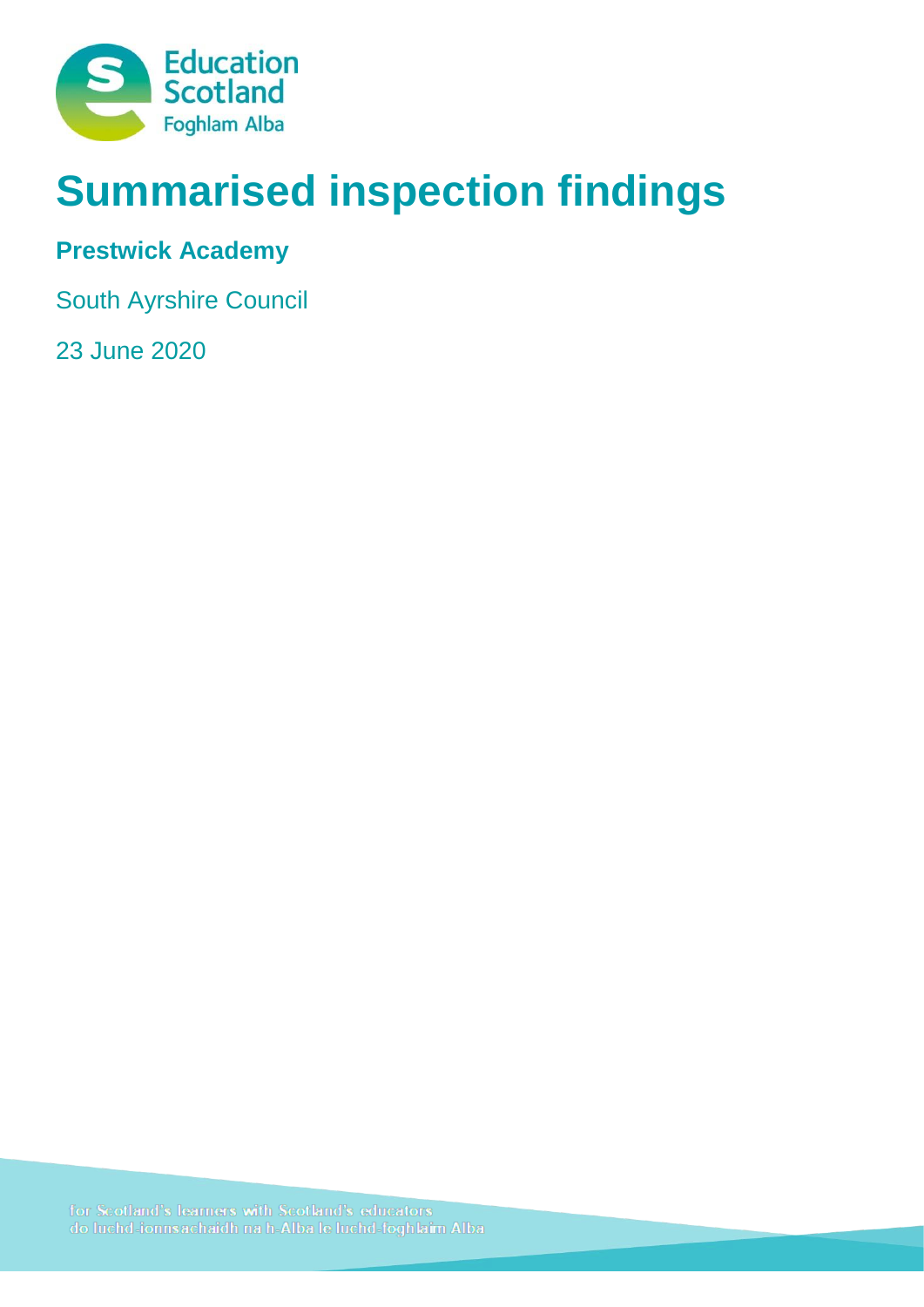School name: Prestwick Academy Council: South Ayrshire Council SEED number: 8236836 Roll (Sep 2018): 1,184

Attendance is generally in line with the national average.

Exclusions were generally below the national average in 16/17 (18.5 per 1000 pupils). Data provided by the school shows the exclusion figure for 18/19 increased to 38.8 per 1000 pupils*.*  In February 2019, 8.8% of pupils were registered for free school meals.

In September 2018, 4.9% of pupils lived in the 20% most deprived datazones in Scotland. In September 2018, the school reported that 23% of pupils had additional support needs.

# Key contextual information

Prestwick Academy is a non-denominational secondary school in the town of Prestwick. There are five associated primary schools. The senior leadership team consists of the acting headteacher, four permanent depute headteachers and one acting depute headteacher. The acting headteacher has been in post for approximately 17 months.

## **2.3 Learning, teaching and assessment good**

This indicator focuses on ensuring high-quality learning experiences for all children and young people. It highlights the importance of highly-skilled staff who work with children, young people and others to ensure learning is motivating and meaningful. Effective use of assessment by staff and learners ensures children and young people maximise their successes and achievements. The themes are:

- $\blacksquare$  learning and engagement
- $\blacksquare$  quality of teaching
- $\blacksquare$  effective use of assessment
- n planning, tracking and monitoring
- $\blacksquare$  Positive relationships throughout the school community reflect the values of honesty, equality, ambition, respect, responsibility and trust. Almost all young people and staff work well together. Most young people say their teachers treat them fairly and with respect. Almost all feel the school is helping them to understand and respect other people.
- Most young people are attentive and engage well with tasks. In the best examples, they show enthusiasm and commitment to their learning. Most young people participate well in class discussions and in group and individual tasks. In almost all lessons, staff highlight the purpose of learning and refer to skills for learning, life and work. This includes a focus on raising awareness of employability skills and career pathways. Young people would benefit from further discussion about the purpose of learning and opportunities to work with staff to identify what success looks like. Most young people have regular opportunities to reflect on their progress. They are clear about what they need to do to succeed.
- $\blacksquare$  In the majority of lessons, young people's needs are met well with appropriate tasks. Almost all young people participate well in their lessons when activities are appropriately challenging. A majority of learners benefit from learning which is set in real-life contexts related to their needs and interests. There are a few strong examples of young people leading learning through collaborative group work with their peers. A few young people become distracted and engage in low-level disruption when their learning needs are not met. Senior leaders and staff should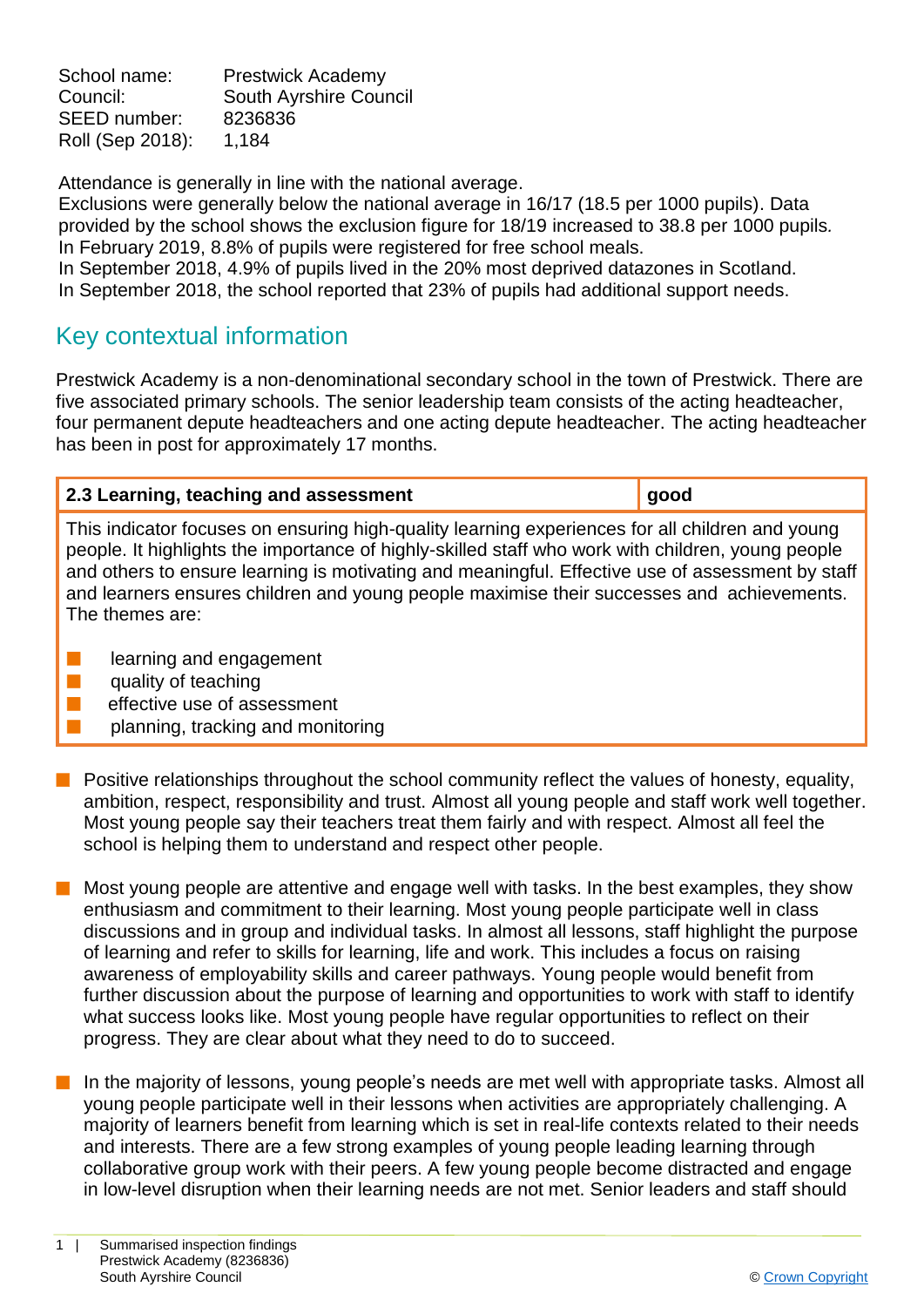ensure expectations of young people's commitment to learning and behaviour in all areas of the school are consistently high and in line with the school's vision and values. School leaders have identified the need to develop further teachers' approaches to active, pupil-led learning and meeting needs. This should include improvements to pace and challenge in a few lessons.

- There are more than a few examples of staff using digital technology well to enhance young people's learning, including for learners who require additional support. Most staff use interactive whiteboards and a range of digital resource applications effectively. A few teachers use digital approaches innovatively to enrich young people's learning experiences and to promote engagement. Most staff use digital media platforms effectively. Staff use these to share the content of lessons and homework, as well as give feedback. Young people access resources independently and are positive about how these digital media platforms support their learning. Staff should develop the consistent use of these digital technology approaches across the school.
- **n** Young people have a strong voice in improving the school. Teachers seek their views about learning and share how their feedback is used to improve learning and teaching. Departments use feedback from young people and show how changes are implemented, for example with 'You Said, We Did' boards. Young people welcome the wide range of well-planned opportunities they have to contribute effectively to the life of the school and local community. As a result, young people are developing important capacities such as confidence and responsible citizenship.
- $\blacksquare$  Most teachers' explanations and instructions are clear. They use questioning largely in order to test young people's knowledge and understanding. In a few classes, teachers encourage learners to deepen their thinking through skilful use of more probing questioning. There is scope to share this good practice more widely across the school to promote higher-order thinking skills.
	- Senior leaders should continue to develop consistent approaches to high-quality learning and teaching across the school. All staff have participated in, and a few have led, professional learning to support this aim. This includes planning learning to meet the needs of all, and using approaches to enable young people to learn more actively and independently. Senior leaders, staff and young people should collaborate to refresh the school's learning and teaching policy. This should include making clear the expectations of high-quality learning and teaching in the school. This should support further staff across departments achieving a consistent understanding of what makes high-quality learning and teaching.
	- Staff use a range of effective assessments to determine the progress of all learners. Young people have regular opportunities to take part in self and peer assessment that enable them to reflect on their progress. In the broad general education (BGE), these assessments are clearly linked to success criteria and the National Benchmarks for each Curriculum for Excellence (CfE) level. Almost all young people benefit from learning conversations with teachers, where they receive helpful feedback on what is working well and what they need to do to improve. Departments have developed feedback sheets which are issued on completion of assessments. These provide learners with high-quality feedback. All staff employ colour coding for grading to inform learners of their progress through a level in the BGE and working grades for the senior phase. This common approach is leading to almost all young people confidently discussing their current levels of attainment. Staff across the school should continue to build on this positive practice to ensure young people make the best possible progress.
- $\blacksquare$  In the BGE, staff successfully plan learning using experiences and outcomes. Teachers confidently use the National Benchmarks to support assessment criteria. A staff member has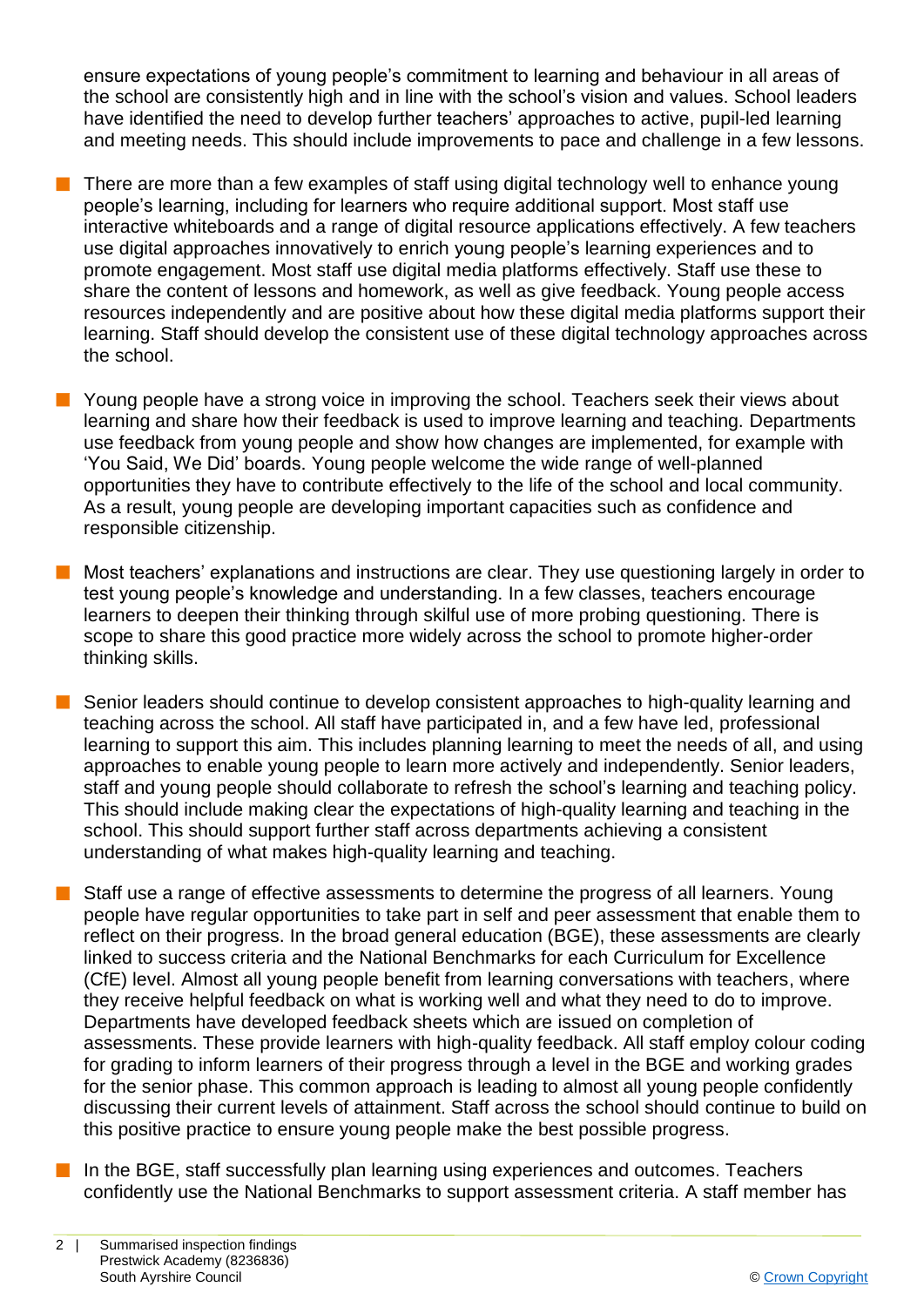been appointed as a Quality Assurance and Moderation Support Officer (QAMSO) and is supporting staff to apply national standards in literacy. Senior and middle leaders are embedding moderation well as an ongoing process to support planning. Professional learning, delivered by the local authority, has allowed staff to work with colleagues from other secondary schools to collaborate and agree standards. Teachers undertake moderation activities throughout the session and this is leading to improved consistency and confidence in assessing young people's progress in learning. A useful next step should be to build on current work with associated primary schools. In the senior phase, staff have a strong appreciation of assessment standards. Teachers undertake Scottish Qualification Authority (SQA) duties and share this experience with colleagues.

- Departments track and monitor young people's progress very well using a range of different approaches. This is enabling middle leaders to have an effective overview of attainment. Middle leaders and teachers use this data to plan strategies to support young people who are not reaching their targets. Middle leaders place a clear focus on monitoring and supporting young people with barriers to learning.
- $\blacksquare$  A strength of the school is coherence across planning, tracking and monitoring, which ensures young people make appropriate progress in their learning. This is leading to the school community having shared expectations for the standards to be achieved and an increasing confidence in the reliability of the data collected. The systems being embedded are meaningful for learners and manageable for staff.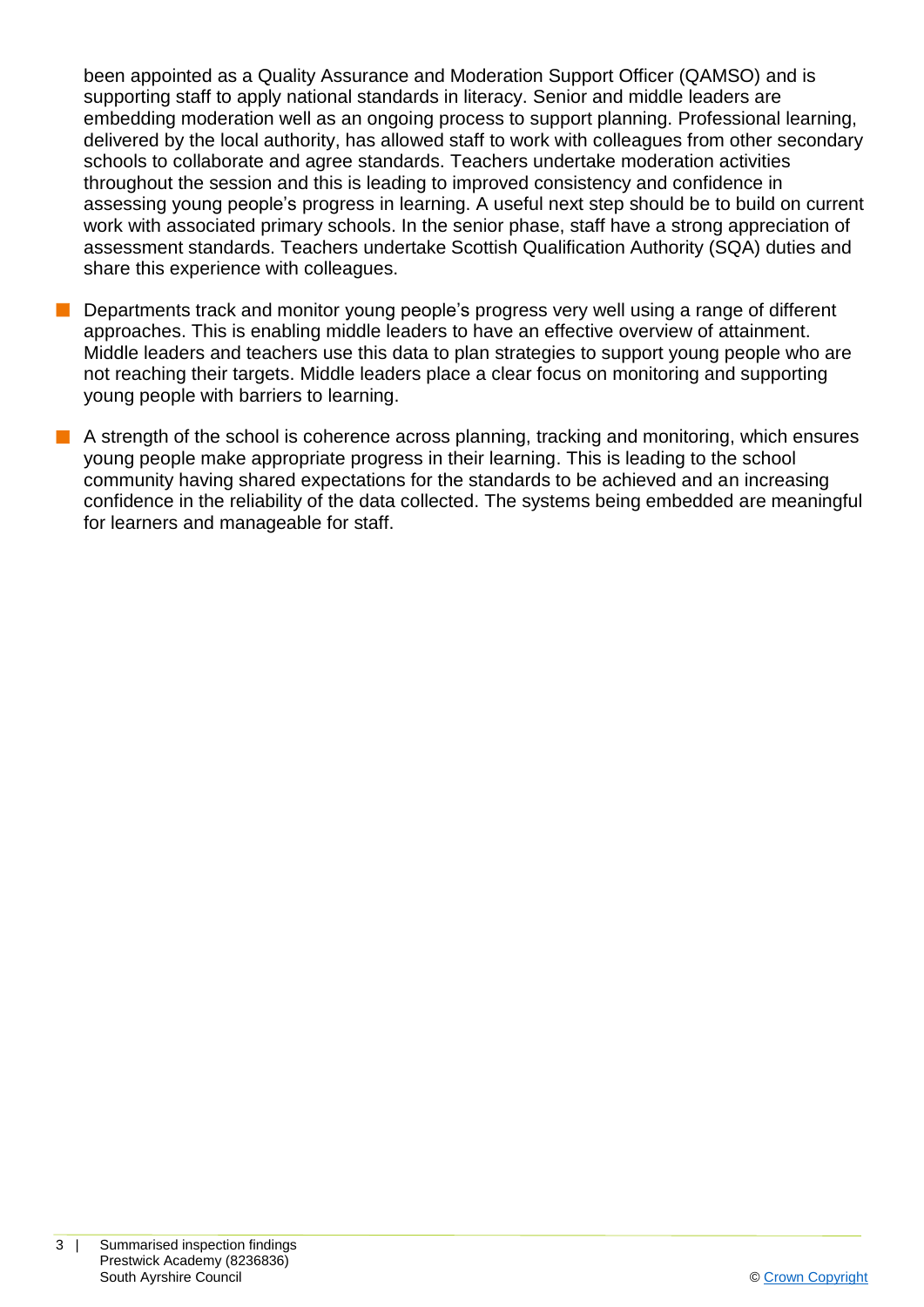## **2.1 Safeguarding and child protection**

**n** The school submitted self-evaluation information related to child protection and safeguarding. Inspectors discussed this information with relevant staff and, where appropriate, children. In addition, inspectors examined a sample of safeguarding documentation. Areas for development have been agreed with the school and the education authority.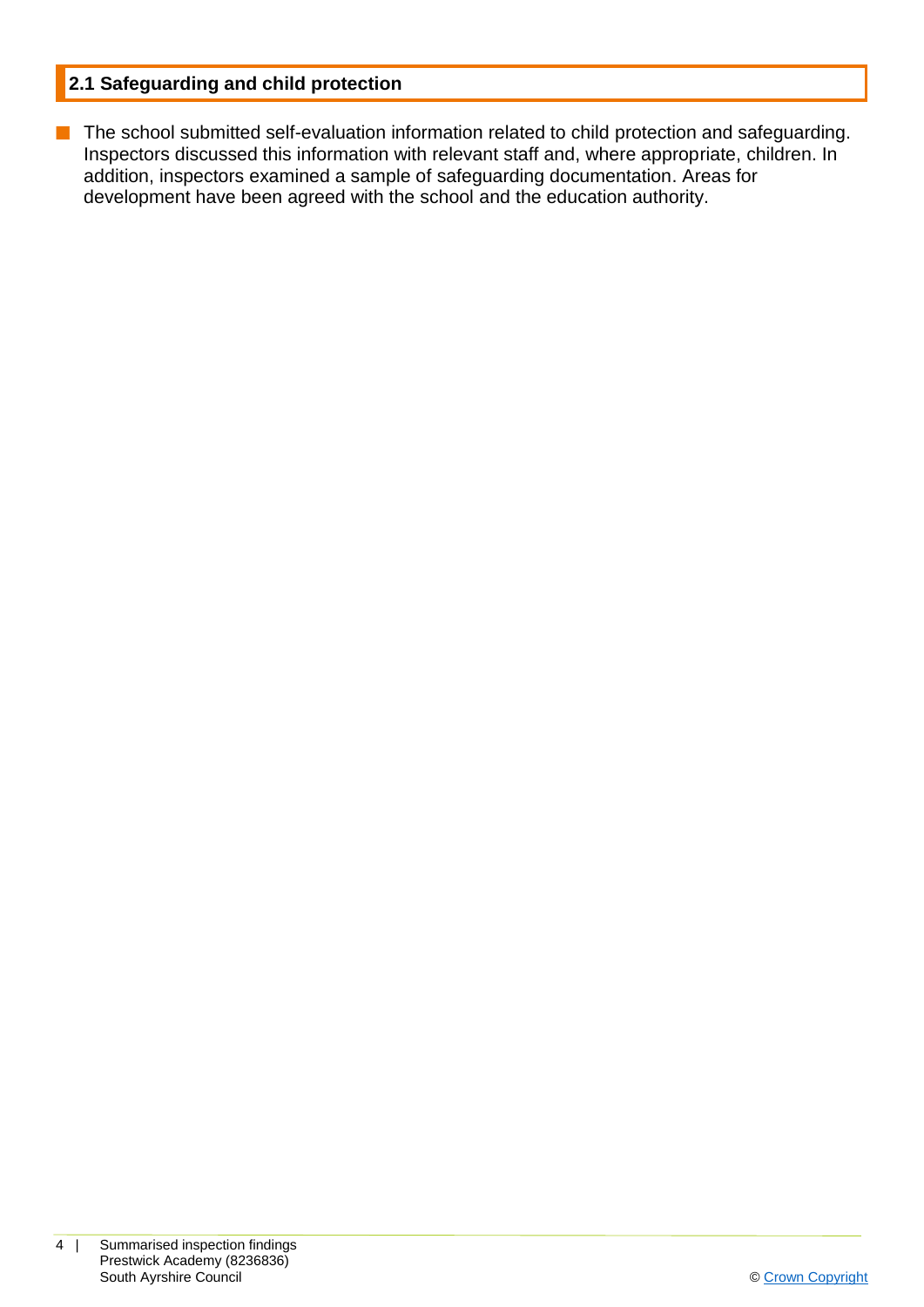| 3.2 Raising attainment and achievement | ∥ good |
|----------------------------------------|--------|
|                                        |        |

This indicator focuses on the school's success in achieving the best possible outcomes for all learners. Success is measured in attainment across all areas of the curriculum and through the school's ability to demonstrate learners' achievements in relation to skills and attributes. Continuous improvement or sustained high standards over time is a key feature of this indicator. The themes are:

- **n** attainment in literacy and numeracy
- $\blacksquare$  attainment over time
- $\blacksquare$  overall quality of learners' achievement
- $\blacksquare$  equity for all learners

#### **Attainment in literacy and numeracy BGE**

- In 2016, 2017 and 2019, by the end of S3, most young people attained third Curriculum for Excellence (CfE) level or better in all literacy measures (reading, writing, listening and talking). In 2018, almost all young people attained third CfE level or better in all literacy measures. Young people attaining fourth CfE level in all literacy measures declined from the majority in 2017 and 2018 to less than half in 2019.
- In 2016, 2018 and 2019, by the end of S3, almost all young people attained third CfE level or better in numeracy. In 2017, all young people attained third CfE level or better in numeracy. In 2017, 2018 and 2019, the majority of young people attained fourth CfE level in numeracy.
- **n** Prior to transition to Prestwick Academy, teachers of English work with primary pupils to support them to develop and apply higher-order reading skills. This initiative is having a positive impact on young people, including those in targeted groups, and has the potential to raise literacy levels more widely. The school is deploying a range of strategies to support literacy improvements. These include a regular reading programme, the First Minister's reading challenge, one-to-one discussion with targeted young people to support book choice and a recently introduced creative writing club.
- **n** Staff have access to a range of data to support their professional judgements, including the Scottish National Standardised Assessments. The school is using moderation activities to continue to develop a shared understanding of standards. Teachers participate in these activities in school, with associated primaries and more widely in the local authority. Teachers should continue to engage with moderation activities, in particular to develop further their understanding of achievement of fourth CfE level.

# **Senior phase**

### **Leavers**

■ Almost all young people leaving school from 13/14 to 17/18 attained literacy at Scottish Credit and Qualifications Framework (SCQF) level 4 or better. Over that period, the percentage of leavers achieving literacy at SCQF level 5 or better improved. In 16/17 and 17/18, almost all young people achieved literacy at SCQF level 5, and in the latest year this was significantly higher than the virtual comparator (VC). Between 15/16 and 17/18, the majority of young people achieved literacy at SCQF level 6, in line with the VC. Between 14/15 and 17/18, there has been an improving trend of young people achieving literacy at SCQF level 6 before leaving school.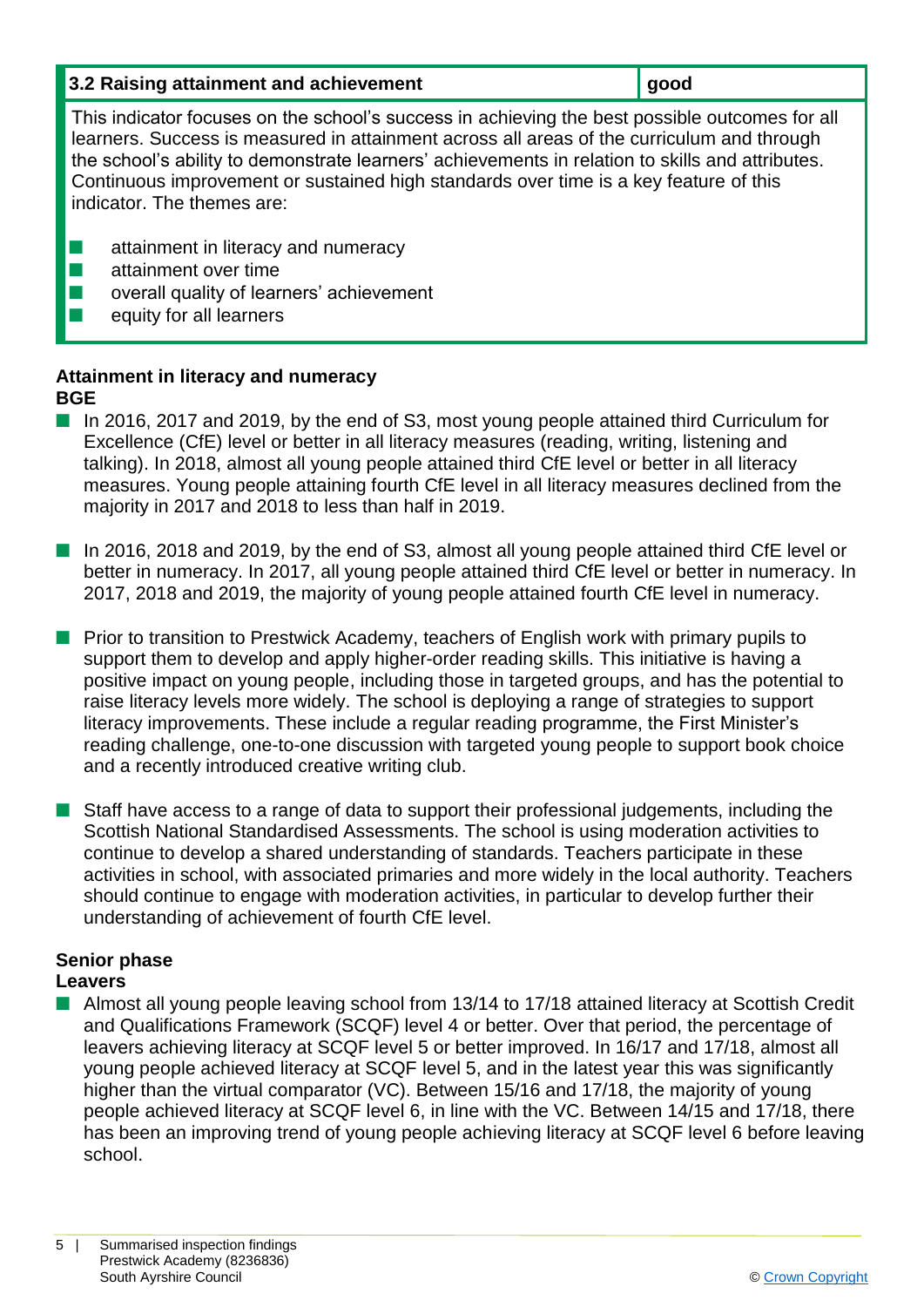- Almost all young people leaving school from 13/14 to 17/18 attained numeracy at SCQF level 4 or better. Overall, there was an improving percentage of young people achieving numeracy at SCQF level 5 or better. In 17/18, most young people achieved at this level and this was significantly higher than the VC. Less than half of young people leaving school between 13/14 and 17/18 achieved numeracy at SCQF level 6. For three of the five years between 13/14 and 17/18, this was significantly higher than the VC.
- $\blacksquare$  As part of the school's approaches to improving attainment at SCQF levels 4 and 5 in literacy and numeracy, teachers have developed a range of assessments for targeted groups of learners. These provide meaningful and real-life contexts to assess young people's progress and are supporting them to achieve.
- $\blacksquare$  In 17/18, the number of S4 leavers was the lowest in the four-year period from 14/15 to 17/18. Amongst those, a few young people left school with no literacy or numeracy qualifications at SCQF level 3 or better. Senior leaders are using a range of targeted strategies to address barriers to young people's learning. These include a Pupil Equity Funded (PEF) educational support officer to raise attendance and attainment. Senior leaders have positive early evidence of the impact of this new initiative.

## **Attainment over time**

#### **BGE**

- Teachers report to parents, three times across an academic session, on young people's achievement of CfE levels in all curriculum areas. In order to improve information sharing and data gathering, the school is agreeing common literacy and numeracy assessments with the five associated primaries. This should support continuity in learning for young people as they progress to secondary school.
- **n** Across the school, departments have effective tracking systems for monitoring the progress of young people. This session, senior leaders have introduced a digital tool for tracking and monitoring young people's progress in all curriculum areas across the BGE. It has been designed to take account of various characteristics and factors that may impact on progress in learning. This should support the best use of data to inform strategic decisions such as the planning of learning pathways.

### **Senior phase**

- From 14/15 to 17/18, the average complementary tariff scores of the lowest attaining 20% and middle attaining 60% of leavers steadily improved. Following a large fall in the average complementary tariff scores from 13/14 to 14/15 for the lowest attaining 20% of leavers, these scores improved to significantly higher than the VC in 17/18. The middle attaining 60% of young people performed in line with the VC. The performance of the highest attaining 20% of leavers fluctuated between 13/14 and 17/18 and in the latest year was significantly lower than the VC. Senior leaders are continuing to widen curriculum choice for young people with the aim of improving attainment further. For example, courses in childcare and early development, health sector, and sport and recreation have been introduced.
- $\blacksquare$  In S4, average complementary tariff scores for the lowest attaining 20% were in line with the VC between 14/15 and 18/19, with the exception of 16/17 and 17/18, when these scores were significantly higher than the VC. From 14/15 to 16/17, the middle attaining 60% of young people performed in line with the VC. This performance improved to, respectively, significantly much higher and significantly higher than the VC in 17/18 and 18/19. The highest attaining 20% of young people performed in line with the VC.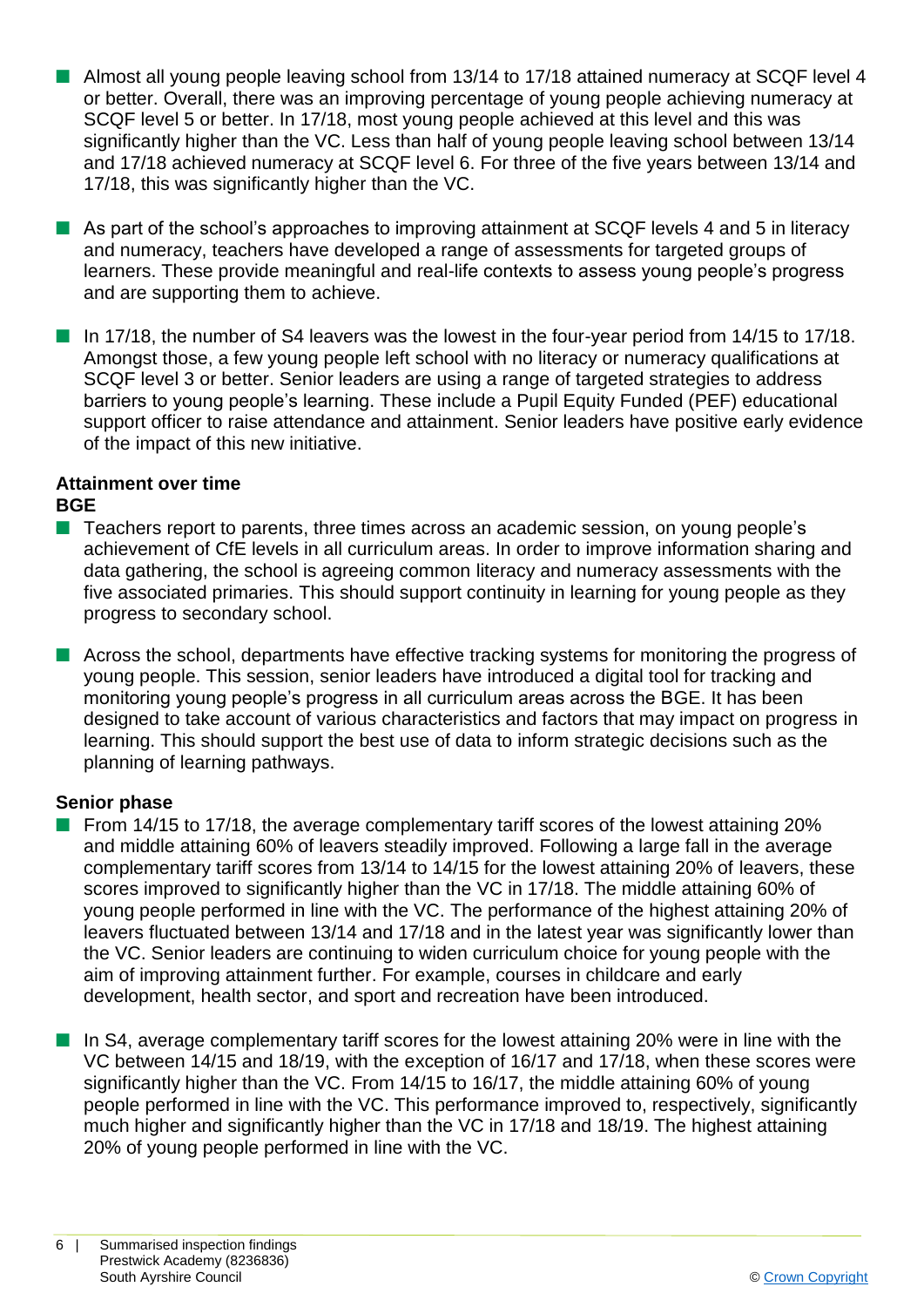- $\blacksquare$  By S5, from 14/15 to 18/19, average complementary tariff scores for the lowest attaining 20% and middle attaining 60% were in line with the VC, with the exception of 18/19, when these scores were significantly higher than the VC. The performance of the highest attaining 20% was in line with the VC.
- $\blacksquare$  By S6, from 14/15 to 17/18, average complementary tariff scores were in line with the VC. In 18/19, the average complementary tariff scores of the highest attaining 20% of young people fell to significantly lower than VC.
- Senior leaders are aspirational for all young people and raising attainment is a clear focus at the regular extended leadership team meetings which include principal teachers. Senior leaders are supporting staff to continue to improve their skills in using attainment and progress data. This is leading to a better understanding of the improvements required to raise the attainment and achievement of young people. House teams, departments and the principal teacher of raising attainment use a range of strategies to improve outcomes for young people. These include 'focus cards', supported study, grade recovery and mentoring. More effective tracking and monitoring is supporting high-quality professional dialogue around how young people's progress can be improved. This includes learning conversations with young people to discuss working grades and target grades that are reviewed regularly.

#### **Breadth and depth**

- In S4, in 18/19, the percentage of young people attaining National Qualifications at SCQF level 4 or better was in line with the VC for one or more to six or more courses. Most young people attained six or more courses at SCQF level 4 or better. Senior leaders are targeting those young people at risk of missing out on qualifications at S4. Overall, in 17/18 and 18/19, the percentage of young people attaining one or more to five or more courses at SCQF level 5C or better improved to significantly higher than the VC. In the same period, the percentage of young people attaining one or more to three or more courses at SCQF level 5A or better was significantly higher or significantly much higher than the VC. The percentage of young people attaining four or more to six or more courses at SCQF level 5A or better was in line with the VC.
- By S5, between 16/17 and 18/19, the percentage of young people attaining National Qualifications at SCQF level 5C or better and 5A or better increased for one or more to six or more courses. Overall, in 18/19, this was either significantly higher or significantly much higher than the VC. In 18/19, the percentage of young people attaining one or more courses at SCQF level 6C or better was the highest in five years and significantly much higher than the VC. The percentages of young people attaining two or more to five or more courses at SCQF level 6C or better were in line with the VC. Over the five-year period to 18/19, the percentage of young people attaining at SCQF level 6A or better has fallen. There is clear headroom for improvement and senior leaders have identified that securing a greater number of passes at 'A' is the next step.
- **n** By S6, over the five-year period to 18/19, the percentage of young people attaining one or more to three or more courses at SCQF level 6C or better improved. Overall, in the same period, the percentage of young people attaining at SCQF level 6C or better and SCQF level 6A or better was in line with the VC. The percentage of young people attaining one or more to three or more courses at SCQF level 7C decreased to significantly lower or much lower than the VC in 18/19. Senior leaders recognise this is an area needing further development.

#### **Overall quality of learners' achievement**

Senior, middle leaders and teachers have made a positive start to tracking young people's engagement and success in wider achievement activities within and outwith school. Young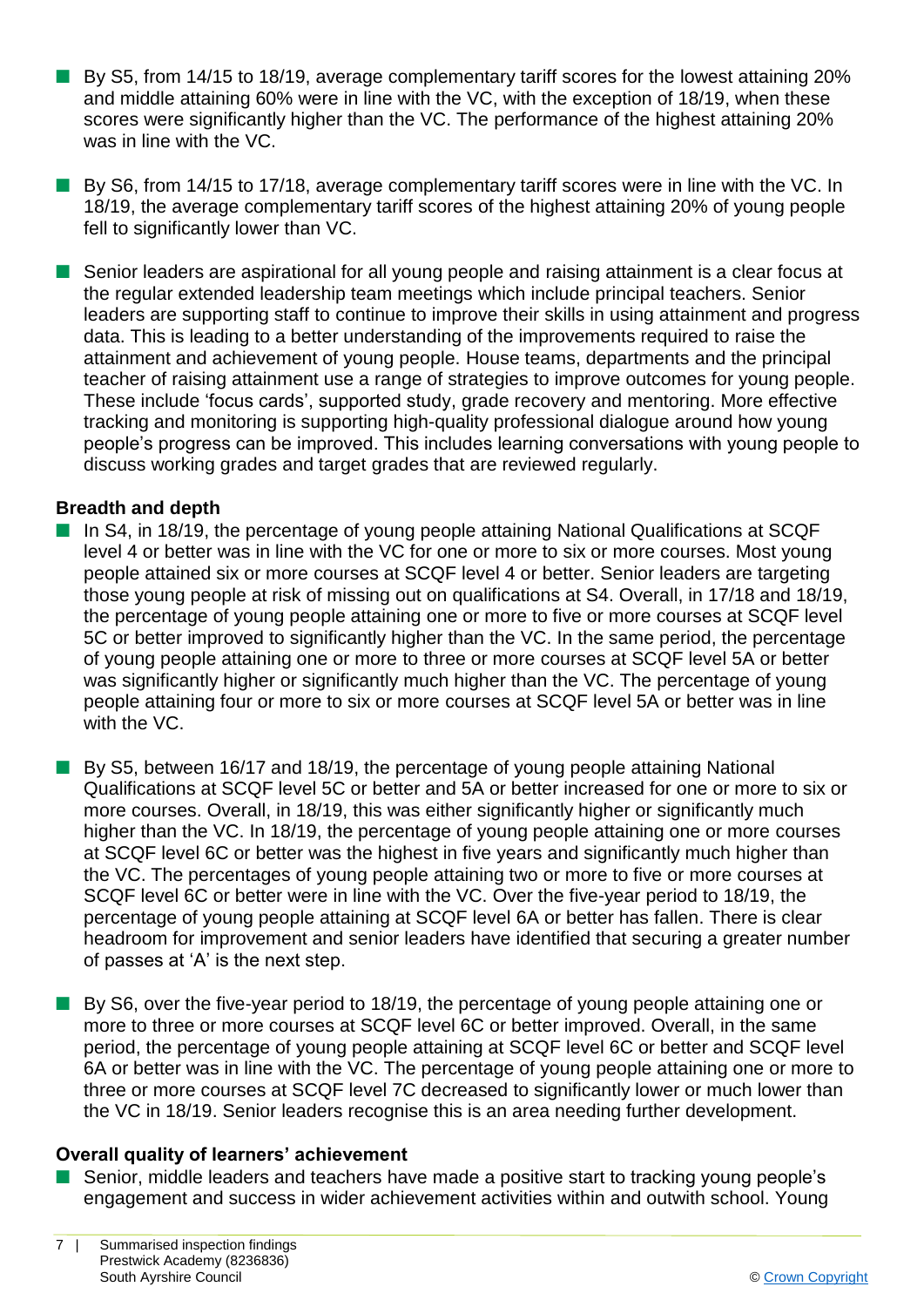people are encouraged to engage in a wide range of achievement activities. A few young people can discuss some of the skills they are gaining from their participation. Senior leaders recognise that as a next step, the school should work to identify and target opportunities for young people who do not currently participate in wider achievement activities. Moving forward, staff should support young people to understand better their skill development through their wider achievement activities.

- $\blacksquare$  The wide variety of out-of-class activities include an impressive range of leadership, sporting, practical and musical contexts. Currently, the majority of young people are involved, though participation varies within and across year groups. There are almost 75 out-of-class activities available for learners to participate in, with the school tracking participation in over 60 additional out-of-school activities.
- Recognition and celebration of achievement is very strong. The school celebrates well the successes of learners through a variety of means. These include prize-giving ceremonies, roll of honour acknowledgement, assemblies and termly newsletters. Young people value highly the awarding of school colours.
- Where appropriate, accreditation is being used to recognise and celebrate achievements. For example, young people gain awards as Active Schools Dance Leaders and Sports Ambassadors. They also participate in the Diana Award as anti-bullying ambassadors and Saltire Award for volunteering. A few young people participate in the Duke of Edinburgh's Award scheme. Young people are gaining employability skills through industry-recognised qualifications through, for example, Prince's Trust projects. Young people involved have also improved their levels of achievement in literacy and numeracy, with many achieving at SCQF level 5 in both. This is improving their life chances and opening up new routes for their futures. The school should continue with its plans to extend the range of accreditation further.
- $\blacksquare$  The school has well-developed links with local business partners and organisations. The design and technology department has worked with local, national and international businesses to extend young people's science, technology, engineering and mathematics (STEM) experiences and opportunities. Staff have developed innovative, highly effective partnerships with Ayrshire College and local aerospace employers to promote careers in engineering. Young people study aspects of these career pathways in school, and in the local college, supported enthusiastically by employers. Further examples of effective partnership working include links with schools in France, to support young people's experiences in modern languages.
- $\blacksquare$  Through the encouragement of teachers and departments within the school, young people are benefiting from new experiences including cultural trips within the UK and abroad. These are contributing to improved confidence, providing wider experience of working within teams and improving communication skills.
- **n** Young people are developing their leadership skills through their roles as mental health ambassadors and My World of Work ambassadors. Other leadership opportunities include the LGBT+ group, library committee and pupil leadership team.
- $\blacksquare$  The modern studies and English departments have supported young people to take part in a prestigious national mock trial competition. Prestwick Academy is the only school in Scotland to have won this competition twice. Through their involvement in the process, young people have made connections with senior university staff and practising legal professionals. They have developed their research and improved their debating skills.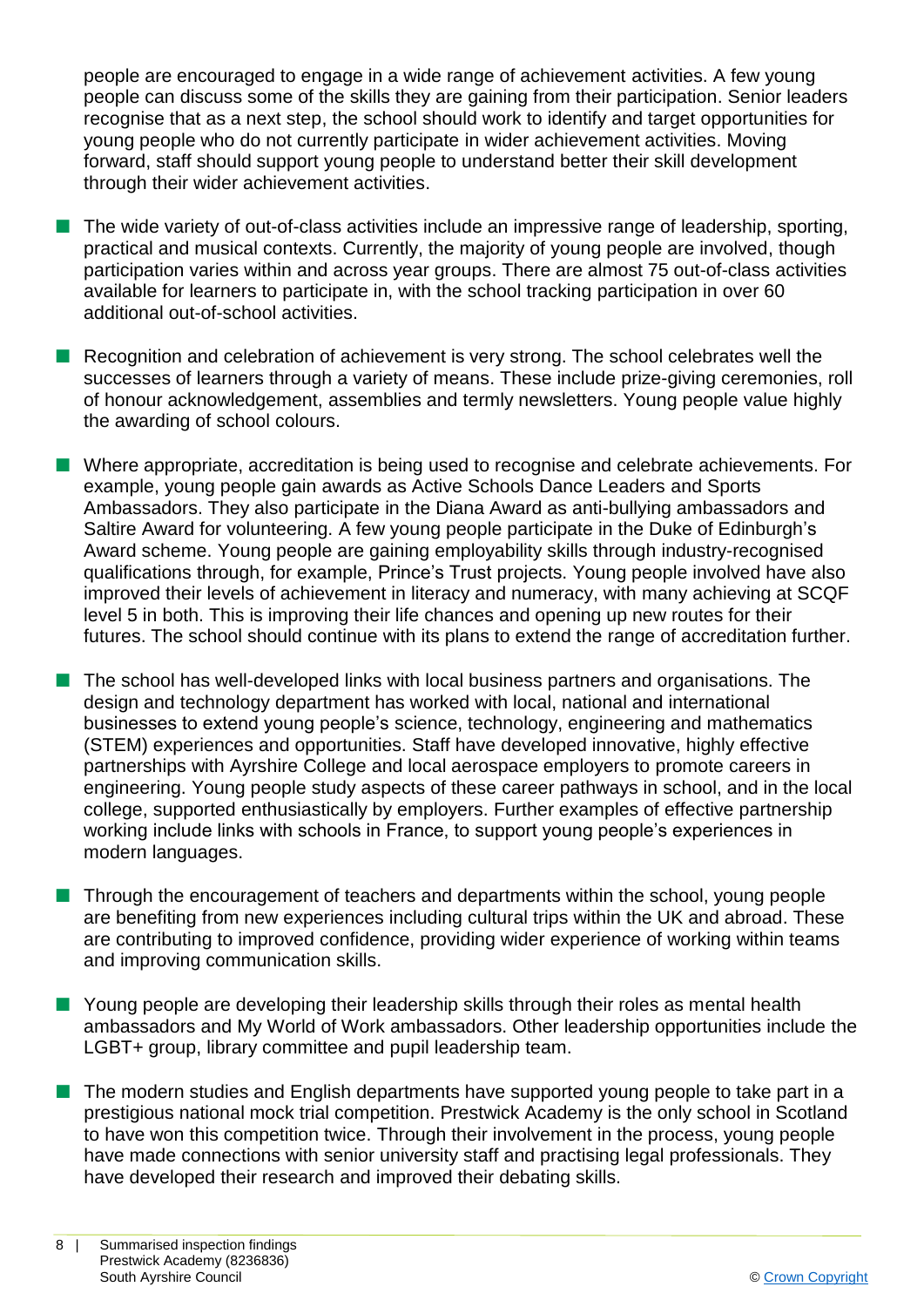#### **Equity for all learners**

- $\blacksquare$  The school has a strong commitment to ensuring equity for all learners. Teachers use data to help them plan well-judged and targeted strategies for young people. Effective support is developing for young people and their families to overcome the impact of economic hardship. The school reduces the 'cost of the school day' for young people through, for example, providing support for school trips, uniform and home-learning resources.
- The creation of an education support officer post using PEF has resulted in effective support for young people with low attendance and their families, particularly those in S1 and S4. There is clear, early impact for a few targeted young people in terms of their levels of confidence, attendance, engagement and attainment. A few young people articulate the transformational change for them and the positive impact the strategies have had on their life chances.
- $\blacksquare$  There have been improvements in the attainment of young people requiring additional support. By the time of leaving school, the percentage attaining literacy and numeracy at SCQF level 5 or better and level 6 improved between 13/14 and 17/18.
- $\blacksquare$  The school has rightly identified the need to look outwards to other schools in South Ayrshire Council and the Regional Improvement Collaborative for good practice to increase attendance, and to engage with stakeholders and partners to keep reducing exclusions. This should have a positive effect on reducing the small number of young people who are missing out on success.

#### **Positive destinations**

Almost all young people who left school between 13/14 and 17/18 have moved on to an initial positive destination. This is in line with the VC. The majority move to higher or further education on leaving school.